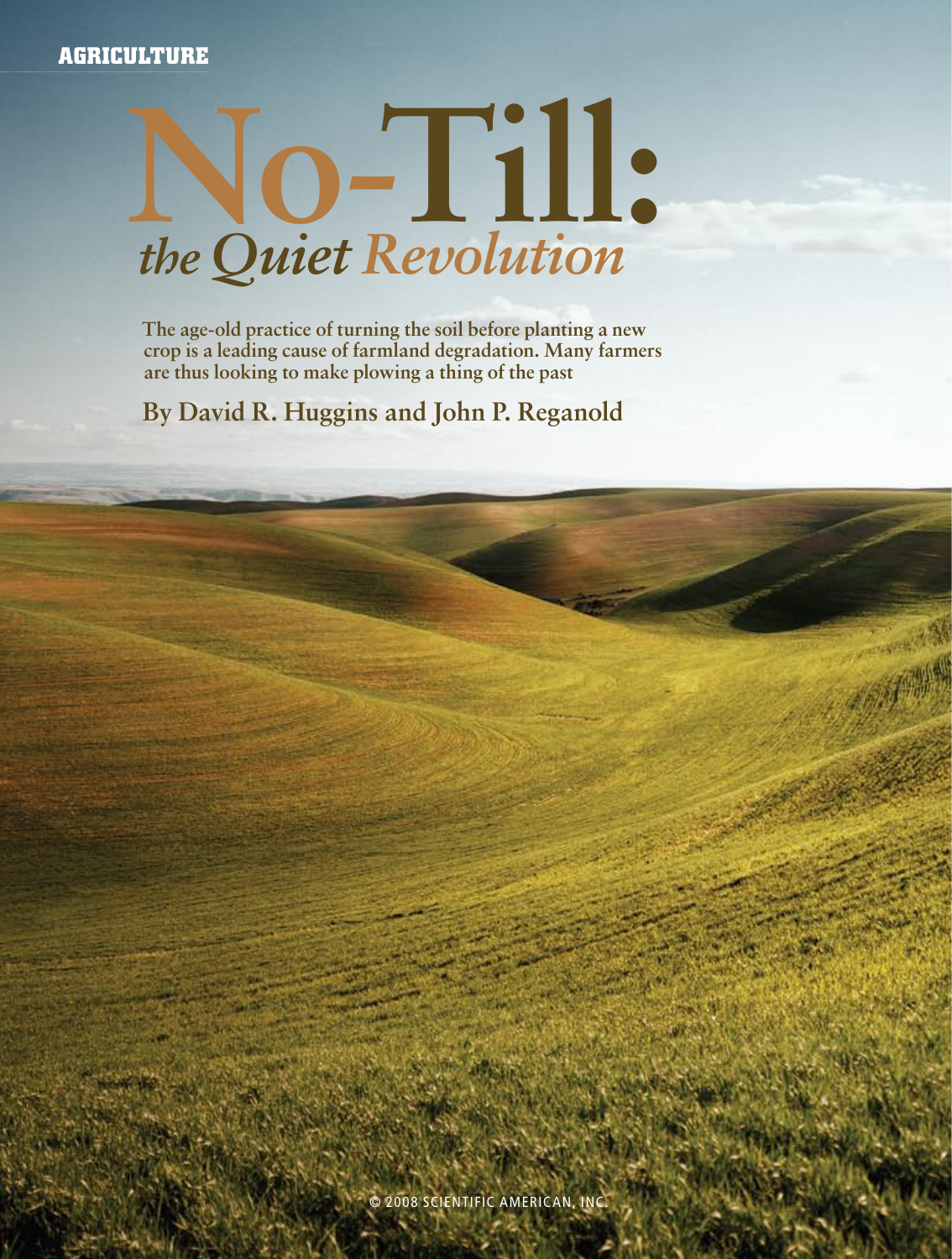

**NO-TILL PIONEER John Aeschliman began experimenting with the technique in 1974 out of concern over the soil erosion that was taking place in Washington State's sloping Palouse region, where his farm is located.**

ANDY ANDERSON

ohn Aeschliman turns over a shovelful of<br>topsoil on his 4,000-acre farm in the Palouse<br>region of eastern Washington State. The<br>black earth crumbles easily, revealing a porous ohn Aeschliman turns over a shovelful of topsoil on his 4,000-acre farm in the Palouse region of eastern Washington State. The structure and an abundance of organic matter that facilitate root growth. Loads of earthworms are visible, too—another healthy sign.

Thirty-four years ago only a few earthworms, if any, could be found in a spadeful of his soil. Back then, Aeschliman would plow the fields before each planting, burying the residues from the previous crop and readying the ground for the next one. The hilly Palouse region had been farmed that way for decades. But the tillage was taking a toll on the Palouse, and its famously fertile soil was eroding at an alarming rate. Convinced that there had to be a better way to work the land, Aeschliman decided to experiment in 1974 with an emerging method known as no-till farming.

Most farmers worldwide plow their land in preparation for sowing crops. The practice of turning the soil before planting buries crop residues, animal manure and troublesome weeds and also aerates and warms the soil. But clearing and disturbing the soil in this way can also leave it vulnerable to erosion by wind and water. Tillage is a root cause of agricultural land degradation—one of the most serious environmental problems worldwide—which poses a threat to food production and rural livelihoods, particularly in poor and densely populated areas of the developing world [see "Pay Dirt," by David R. Montgomery, on page 76]. By the late 1970s in the Palouse, soil erosion had removed 100 percent of the topsoil from 10 percent of the cropland, along with another 25 to 75 percent of the topsoil from another 60 percent of that land. Furthermore, tillage can promote the runoff of sediment, fertilizers and pesticides into rivers, lakes and oceans. No-till farming, in contrast, seeks to minimize soil disruption. Practitioners leave crop residue on the fields after harvest, where it acts as a mulch to protect the soil from erosion and fosters soil productivity. To sow the seeds, farmers use specially designed seeders that penetrate through the residue to the undisturbed soil below, where the seeds can germinate and surface as the new crop.

In its efforts to feed a growing world population, agriculture has expanded, resulting in a greater impact on the environment, human health and biodiversity. But given our current knowledge of the planet's capacity, we now realize that producing enough food is not enough—

#### KEY CONCEPTS

- Conventional plow-based farming leaves soil vulnerable to erosion and promotes agricultural runoff.
- $\blacksquare$  Growers in some parts of the world are thus turning to a sustainable approach known as no-till that minimizes soil disturbance.
- $\blacksquare$  High equipment costs and a steep learning curve, among other factors, are hindering widespread adoption of no-till practices.

*—The Editors*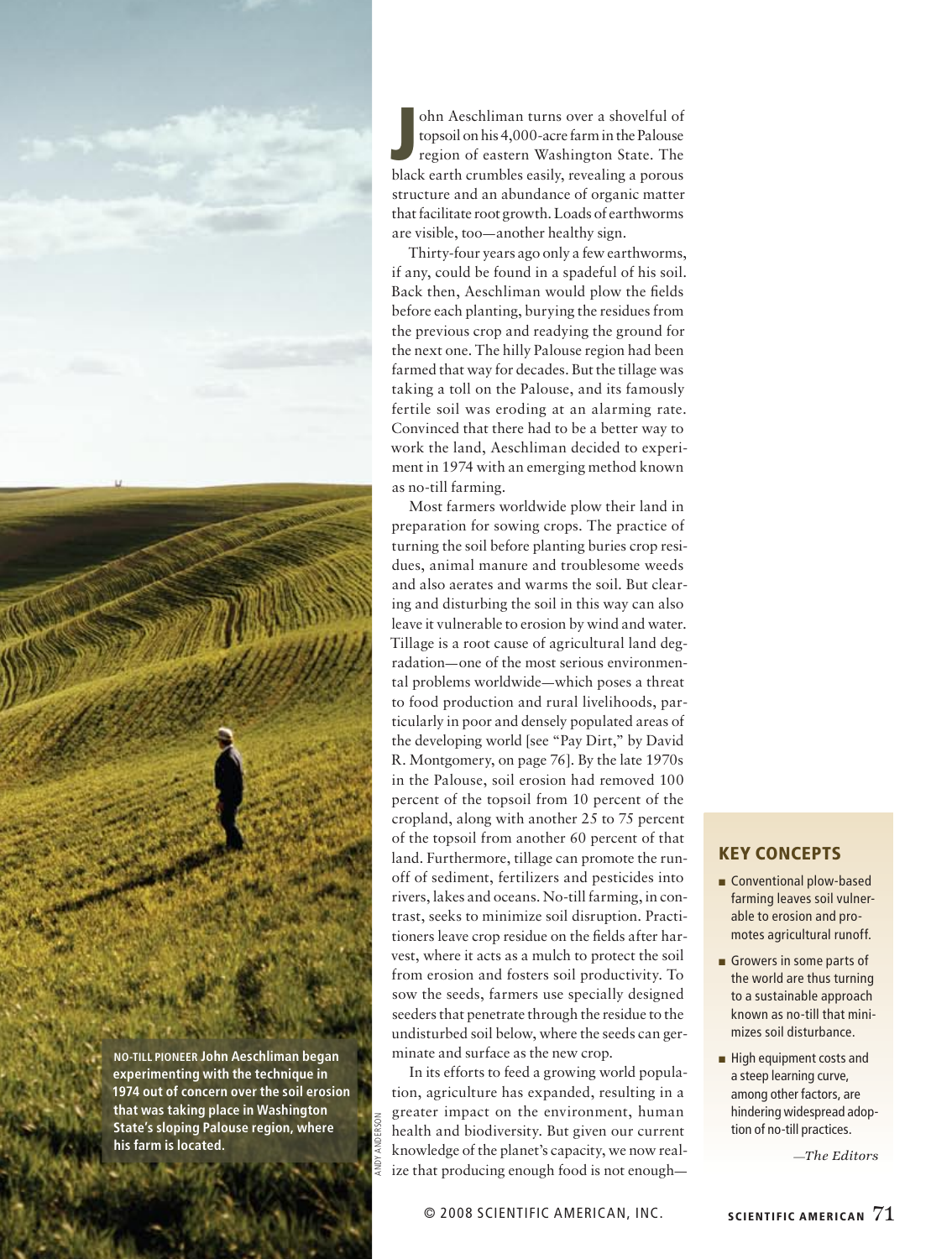# **[history] AGRICULTURE MILE**

The roots of both no-till and tillage-based farming methods run deep, but eventually the latter approach predominated, thanks to the evolution of

the plow. Over the past few decades, however, advances in herbicides and machinery have made no-till practical on a commercial scale.



#### **[THE AUTHORs]**



**David R. Huggins (***left***) is a soil scientist with the USDA-Agricultural Research Service, Land Management and Water Conservation Research Unit in Pullman, Wash. He specializes in conservation cropping systems and their influence on the cycling and flow of soil carbon and nitrogen. John P. Reganold (***right***), Regents Professor of Soil Science at Washington State University at Pullman, specializes in sustainable agriculture. This is his third article for Scientific American.** 

it must also be done sustainably. Farmers need to generate adequate crop yields of high quality, conserve natural resources for future generations, make enough money to live on, and be socially just to their workers and community [see "Sustainable Agriculture," by John P. Reganold, Robert I. Papendick and James F. Parr; SCIENTIFIC AMERICAN, June 1990]. No-till farming is one system that has the potential to help realize this vision of a more sustainable agriculture. As with any new system, there are challenges and trade-offs with no-till. Nevertheless, growers in some parts of the world are increasingly abandoning their plows.

#### Plowing Ahead

People have used both no-till and tillage-based methods to produce food from the earth ever since they started growing their own crops around 10,000 years ago. In the transition from hunting and gathering to raising crops, our Neolithic predecessors planted garden plots near their dwellings and foraged for other foods in the wild. Some performed the earliest version of no-till by punching holes in the land with a stick, dropping seeds in each divot and then covering it with soil. Others scratched the ground with a stick, an incipient form of tillage, to place seeds under the surface. Thousands of farmers in developing countries still use these simple methods to sow their crops.

In time, working the soil mechanically became the standard for planting crops and controlling weeds, thanks to the advent of the plow, which permitted the labor of a few to sustain many. The first such tools were scratch plows, consisting of a frame holding a vertical wooden post that was dragged through the top-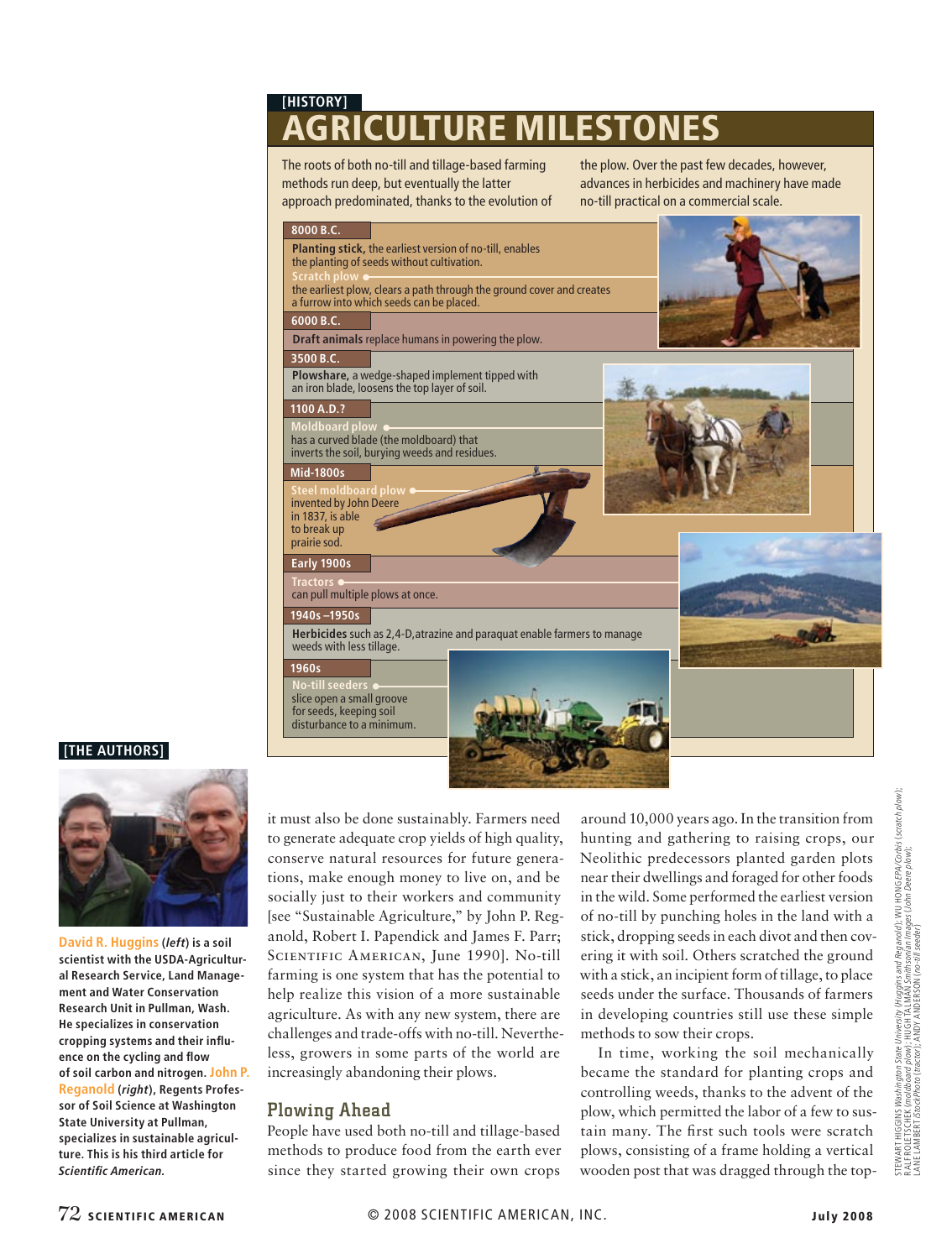soil. Two people probably operated the earliest version of this device, one pulling the tool and the other guiding it. But the domestication of draft animals—such as oxen in Mesopotamia, perhaps as early as 6000 B.C.—replaced human power. The next major development occurred around 3500 B.C., when the Egyptians and the Sumerians created the plowshare—a wedgeshaped wooden implement tipped with an iron blade that could loosen the top layer of soil. By the 11th century, the Europeans were using an elaboration of this innovation that included a curved blade called a moldboard that turned the soil over once it was broken open.

Continuing advancements in plow design enabled the explosion of pioneer agriculture during the mid-1800s; farmers cultivated grassdominated native prairies in eastern Europe, South Africa, Canada, Australia, New Zealand and the U.S., converting them to corn, wheat and other crops. One such region, the tall-grass prairie of the Midwestern U.S., had resisted widespread farming because its thick, sticky sod was a barrier to cultivation. But in 1837 an Illinois blacksmith named John Deere invented a smooth, steel moldboard plow that could break up the sod. Today this former grassland, which includes much of the famous Corn Belt, is home to one of the most agriculturally productive areas in the world.

Agricultural mechanization continued through the early 1900s with the development of many tools that helped farmers cultivate the earth ever more intensively, including tractors that could pull multiple plows at once**.** Tillage practices were about to undergo profound scrutiny, however. The Dust Bowl era between 1931 and 1939 exposed the vulnerability of plowbased agriculture, as wind blew away precious topsoil from the drought-ravaged southern plains of the U.S., leaving behind failed crops and farms. Thus, the soil conservation movement was born, and agriculturalists began to explore reduced tillage methods that preserve crop residues as a protective ground cover. Spurring the movement was the controversial publication in 1943 of *Plowman's Folly,* by agronomist Edward Faulkner, who challenged the necessity of the plow. Faulkner's radical proposition became more tenable with the development of herbicides—such as 2,4-D, atrazine and paraquat—after World War II, and research on modern methods of no-till agriculture began in earnest during the 1960s.



### **ADOPTION HURDLES**

Although no-till is theoretically applicable to most farmland around the world, the cost of the requisite equipment and herbicides is prohibitive for many growers, most of whom have small farms. Necessary costs aside, poverty itself leads these farmers to use crop residues and animal dung for fuel, for example, and to till the land for short-term gains rather than investing in long-term stewardship.

Of 525 million farms worldwide, roughly 85 percent are less than five acres. The overwhelming majority of these small farms—about 87 percent—are located in Asia (*above*); Africa is home to 8 percent. The adoption of no-till farming in these regions, where the potential benefits are the greatest, is practically negligible.

come to play in farming, conceiving a way to do without it has proved quite challenging, requiring the reinvention of virtually every aspect of agricultural production. But specially designed seeders have been evolving since the 1960s to meet the unique mechanization requirements of no-till farming. These new seeders, along with chemical herbicides, are two of the main technologies that have at last enabled growers to effectively practice no-till on a commercial scale.

## Signing Up for No-Till

Farmers today prepare for planting in ways that disturb the soil to varying degrees. Tillage with a moldboard plow completely turns over the first six to 10 inches of soil, burying most of the residue. A chisel plow, meanwhile, only fractures the topsoil and preserves more surface residue. In contrast, no-till methods merely create in each planted row a groove just half an inch to three inches across into which seeds can be dropped, resulting in minimal overall soil disturbance. In the U.S., no-till agriculture fits under the broader U.S. Department of Agriculture definition of conservation tillage. Conservation tillage includes any method that retains enough of the previous crop residues such that at least 30 percent of the soil surface is covered after planting. The protective effects of such residues are considerable. According to the USDA's National Resources Inventory data, soil erosion from water and wind on U.S. cropland decreased 43 percent between 1982 and 2003, with much of this decline coming from the adoption of conservation tillage.

Soil protection is not the only benefit of notill. Leaving crop residues on the soil surface helps to increase water infiltration and limit runoff. Decreased runoff, in turn, can reduce pollution of nearby water sources with transported sediment, fertilizers and pesticides. The residues also promote water conservation by reducing evaporation. In instances where water availability limits crop production, greater water conservation can mean higher-yielding crops or new capabilities to grow alternative crops.

The no-till approach also fosters the diversity of soil flora and fauna by providing soil organisms, such as earthworms, with food from the residues and by stabilizing their habitat. Together with associated increases in soil organic matter, these conditions encourage soils to develop a more stable internal structure, further improving the overall capacity to grow crops and to buffer them against stresses caused by farming

DEAN CONGER National Geographic/Getty Images DEAN CONGER National Geographic/Getty Images

Considering the pivotal role the plow has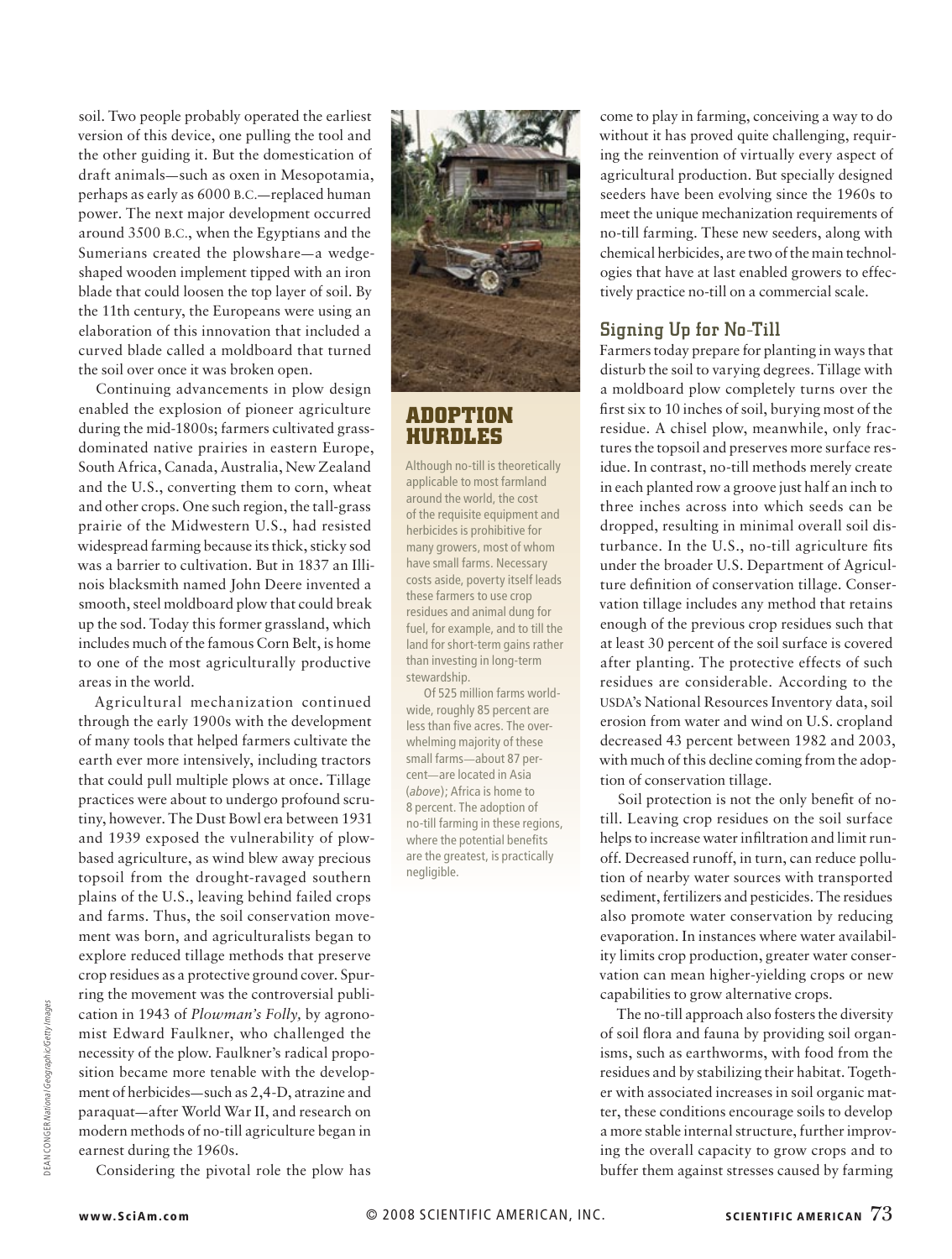# HOW NO-TILL STACKS UP **[A PRIMER]**

Three farming systems for a corn-soybean crop rotation in the U.S. Corn Belt are contrasted here. No-till requires the fewest passes over a field.



operations or environmental hazards. No-till can thus enable the more sustainable farming of moderately to steeply sloping lands that are at elevated risk of erosion and other problems.

Wildlife, too, gains from no-till, because standing crop residues and inevitable harvest losses of grain provide cover and food for upland game birds and other species. In a study published in 1986, researchers in Iowa found 12 bird species nesting in no-till fields, compared with three species in tilled fields.

Furthermore, reducing tillage increases soil carbon sequestration, compared with conventional moldboard plowing. One of agriculture's

main greenhouse gas mitigation strategies is soil carbon sequestration, wherein crops remove carbon dioxide from the atmosphere during photosynthesis, and nonharvested residues and roots are converted to soil organic matter, which is 58 percent carbon. About half of the overall potential for U.S. croplands to sequester soil carbon comes from conservation tillage, including no-till.

In addition, no-till can offer economic advantages to farmers. The number of passes over a field needed to establish and harvest a crop with no-till typically decreases from seven or more to  $\frac{2}{\frac{3}{2}}$ <br>four or fewer. As such, it requires 50 to 80 per-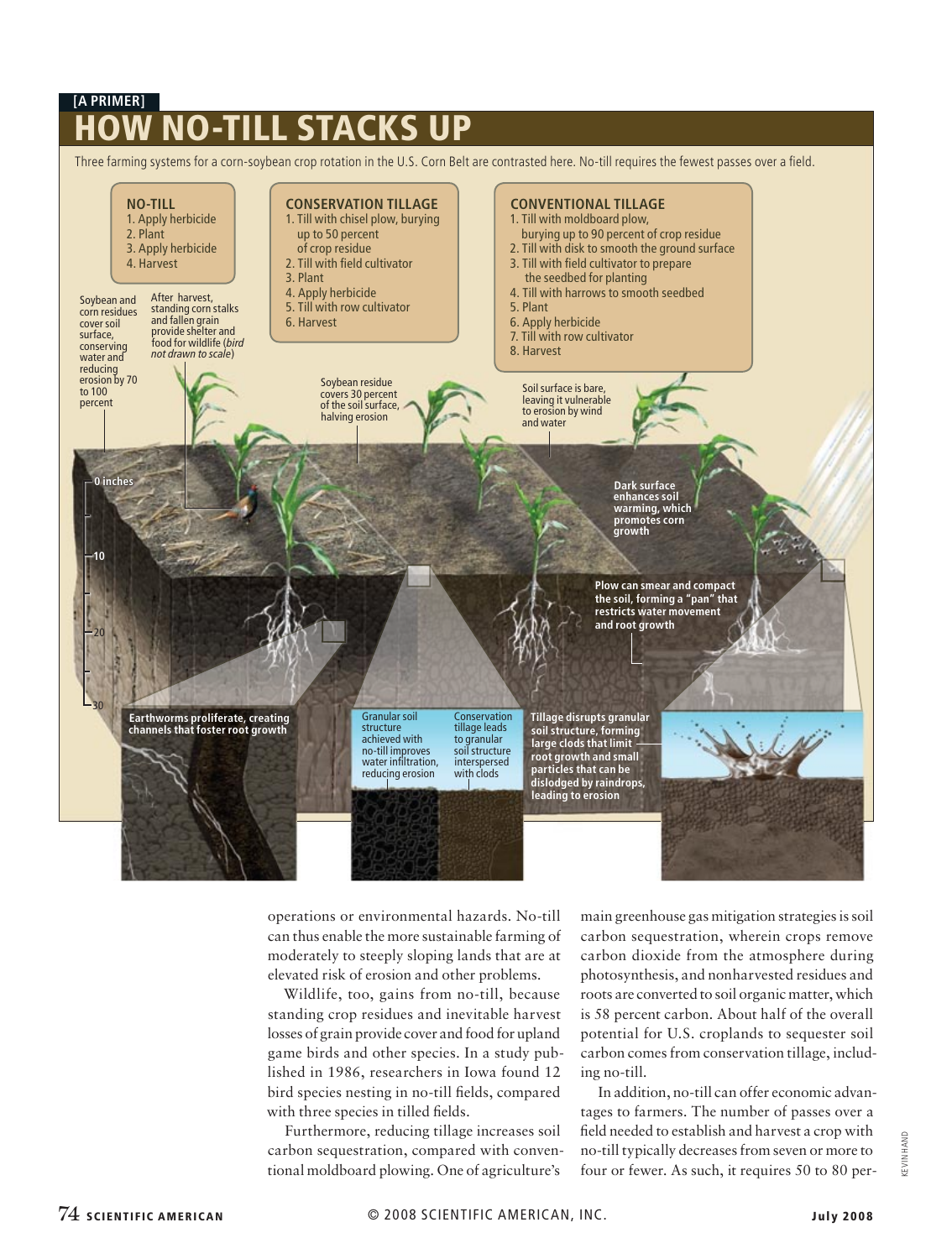cent less fuel and 30 to 50 percent less labor than tillage-based agriculture, significantly lowering production costs per acre. Although specialized no-till seeding equipment can be expensive, with some sophisticated seeders priced at more than \$100,000, running and maintaining other tillage equipment is no longer necessary, lowering the total capital and operating costs of machinery required for crop establishment by up to 50 percent. With these savings in time and money, farmers can be more competitive at smaller scales, or they can expand and farm more acres, sometimes doubling farm size using the same equipment and labor. Furthermore, many farmers appreciate that the time they once devoted to rather mundane tillage tasks they can instead spend on more challenging aspects of farming, family life or recreation, thereby enhancing their overall quality of life.

#### Betting the Farm

No-till and other conservation tillage systems can work in a wide range of climates, soils and geographic areas. Continuous no-till is also applicable to most crops, with the notable exceptions of wetland rice and root crops, such as potatoes. Yet in 2004, the most recent year for which data are available, farmers were practicing no-till on only 236 million acres worldwide not even 7 percent of total global cropland.

Of the top five countries with the largest areas under no-till, the U.S. ranks first, followed by Brazil, Argentina, Canada and Australia. About 85 percent of this no-till land lies in North and South America. In the U.S., roughly 41 percent of all planted cropland was farmed using conservation tillage systems in 2004, compared with 26 percent in 1990. Most of that growth came from expanded adoption of notill, which more than tripled in that time, to the  $\frac{1}{6}$  0.6 point where it was practiced on 22 percent of U.S. farmland. This no doubt partly reflects the fact that U.S. farmers are encouraged to meet the definition of conservation tillage to participate in government subsidy and other programs. In South America, adoption of no-till farming has been relatively rapid as a result of coordinated efforts by university agricultural-extension educators and local farm communities to develop viable no-till cropping systems tailored to their particular needs.

On the other hand, adoption rates are low in Europe, Africa and most parts of Asia. Embracing no-till has been especially difficult in developing countries in Africa and Asia, because

#### **TWO SIDES OF NO-TILL**

#### **Payoffs**

Reduces soil erosion

Conserves water

Improves soil health

Reduces fuel and labor costs

Reduces sediment and fertilizer pollution of lakes and streams

Sequesters carbon

#### **Trade-offs**

Transition from conventional farming to no-till is difficult

Necessary equipment is costly

Heavier reliance on herbicides

Prevalence of weeds, disease and other pests may shift in unexpected ways

May initially require more nitrogen fertilizer

Can slow germination and reduce yields

#### **Soil saver**



**(percent)**

**Leaving 30 percent of the soil surface covered with residue reduces erosion by half as compared with bare, fallow soil. And leaving 50 to 100 percent of the surface covered throughout the year, as no-till does, reduces soil erosion dramatically.**

farmers there often use the crop residues for fuel, animal feed and other purposes. Furthermore, the specialized seeders required for sowing crops and the herbicides needed for weed control may not be available or can be prohibitively expensive for growers in these parts of the world. Meanwhile, in Europe, an absence of government policies promoting no-till, along with elevated restrictions on pesticides (including herbicides), among other variables, leaves farmers with little incentive to adopt this approach.

Changing from tillage-based farming to notill is not easy. The difficulty of the transition, together with the common perception that notill incurs a greater risk of crop failure or lower net returns than conventional agriculture, has seriously hindered more widespread adoption of this approach. Although farmers accept that agriculture is not a fail-safe profession, they will hesitate to adopt a new farming practice if the risk of failure is greater than in conventional practice. Because no-till is a radical departure from other farming practices, growers making the switch to no-till experience a steep learning curve. In addition to the demands of different field practices, the conversion has profound impacts on farm soils and fields. Different pest species can arise with the shift from tillagebased agriculture to no-till, for instance. And the kinds of weeds and crop diseases can change. For example, the elevated moisture levels associated with no-till can promote soil-borne fungal diseases that tillage previously kept in check. Indeed, the discovery of new crop diseases has sometimes accompanied the shift to no-till.

Some of the changes that follow from no-till can take years or even decades to unfold, and farmers need to remain vigilant and adaptable to new, sometimes unexpected, situations, such as those that arise from shifts in soil and residue conditions or fertilizer management. During this transition, there is a real risk of reduced yields and even failed crops. In the Palouse, for example, some farmers who attempted no-till in the 1980s are no longer in business. Consequently, farmers looking to switch to no-till should initially limit the converted acreage to 10 to 15 percent of their total farm.

Farmers who are new to no-till techniques often visit successful operations and form local or regional support groups, where they share experiences and discuss specific problems. But the advice they receive in areas with limited notill adoption can be incomplete or contradictory,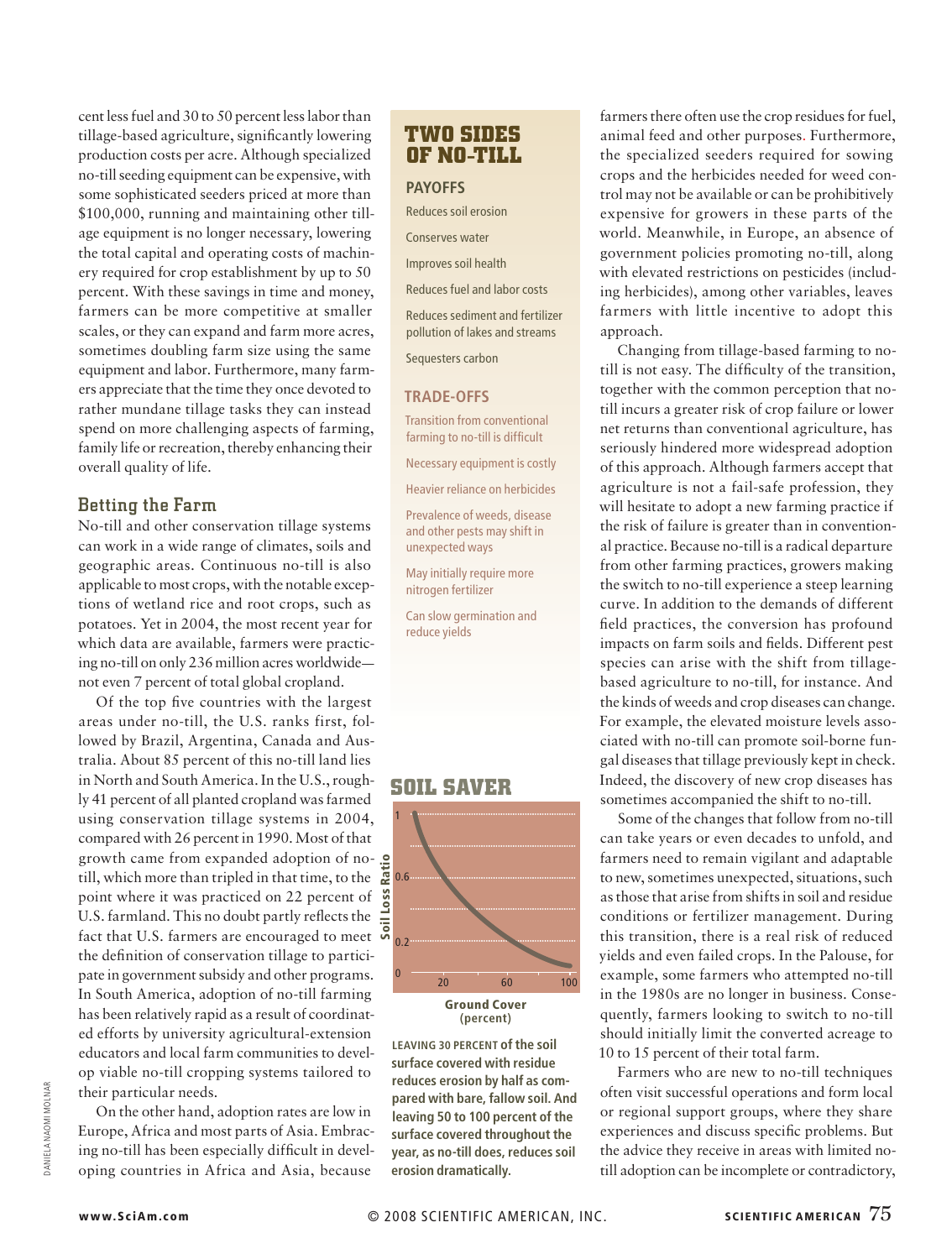and gaps in knowledge, experience or technology can have potentially disastrous outcomes. If the perception that no-till is riskier than conventional techniques develops in a farming community, banks may not underwrite a no-till farmer's loan. Alternatively, growers who are leasing land may find that the owners are opposed to no-till because of fears that they will not get paid as much. Improving the quality of information

exchange among farmers, universities, agribusinesses and government agencies will no doubt go a long way toward overcoming these obstacles.

Yet even in the hands of a seasoned no-till farmer, the system has drawbacks. No-till crop production on fine-textured, poorly drained soils can be particularly problematic, often resulting in decreased yields. Yields of no-till corn, for instance, are often reduced by 5 to 10

centuries to millennia per inch and soil erosion rates of inches per century under plow-based agriculture, it would take just several hundred to a couple of thousand years to plow through the soil in these regions. This simple estimate predicts remarkably well the life span of major agricultural civilizations around the world. With the exception of the fertile river valleys along which agriculture began, civilizations generally lasted 800 to 2,000 years, and geoarchaeological studies have now shown a connection between soil erosion and the decline of many ancient cultures. Clearly, then, if we are to conserve resources for future generations, we need alternatives to conventional farming practices. No-till systems simultaneously reduce the erosive force of runoff and increase the ability of the ground to hold onto soil, making these methods remarkably effec-

#### The slow pace at which soil rebuilds makes its conservation essential **By David R. Montgomery**

A fundamental drawback of conventional farming is that it fosters<br>topsoil erosion, especially on sloping land. Tillage leaves the ground surface bare and vulnerable to runoff, and each pass of the plow pushes soil downhill. As a result, the soil thins over time. How long this process takes depends not only on how fast plowing pushes soil downhill—and wind or runoff carries it away—but also on how fast the underlying rocks break down to form new soil.

In the 1950s, when the Soil Conservation Service (now known as the Natural Resources Conservation Service) began defining tolerable rates of soil erosion from agricultural land, hardly any data on rates of soil production were available. The agency thus determined the so-called soil loss tolerance values, or T values, on the basis of what farmers could

do to reduce erosion without "undue economic impact" using conventional farming equipment. These T values correspond to as much as an inch of erosion in 25 years. But recent research has shown that erosion rate to be far faster than the rate at which soil rebuilds.

PAY DIRT

**[A CASE FOR NO-TILL]**

Over the past several decades, scientists have determined that measuring the soil concentrations of certain isotopes that form at a known rate permits direct quantification of soil production rates. Applying this technique to soils in temper-



**WIND EROSION in the Southern Plains of the U.S. during the Dust Bowl era revealed the perils of plow-based farming.** 

ate regions in coastal California and southeastern Australia, geologist Arjun Heimsath of Arizona State University and his colleagues found soil production rates ranging from 0.00118 to 0.00315 inch a year. As such, it takes 300 to 850 years to form an inch of soil in these places. My own recent global compilation of data from soil production studies, published last year in the *Proceedings of the National Academy of Sciences USA,* revealed an average rate of 0.00067 to 0.00142 inch

a year—equivalent to 700 to 1,500 years to form an inch of soil. The soil on undisturbed hillsides in temperate and tropical latitudes is generally one to three feet thick. With natural soil production rates of

ed that undoing damage caused by soil erosion would cost the U.S. \$44 billion a year, and that it would take an annual investment of about \$6 billion to bring erosion rates on U.S. cropland in line with soil production. They also estimated that each dollar invested in soil conservation would save society more than \$5. Because it is prohibitively expensive to put soil back on the fields once it leaves, the best, most cost-effective strategy for society at large is to keep it on the fields in the first place.

*David R. Montgomery is a professor of geomorphology at the University of Washington and author of* Dirt: The Erosion of Civilizations.

tive at curbing erosion. In a study published in 1993, researchers at the University of Kentucky found that no-till methods decreased soil erosion by a whopping 98 percent. More recently, investigators at the University of Tennessee reported that no-till tobacco farming reduced soil erosion by more than 90 percent over conventional tobacco cultivation. Although the effect of no-till on erosion rates depends on a number of local factors, such as the type of soil and the crop, it can bring soil erosion rates down close to soil production rates.

In the mid-1990s Cornell University researchers estimat-

> **GETTY IMAGES** GETTY IMAGES